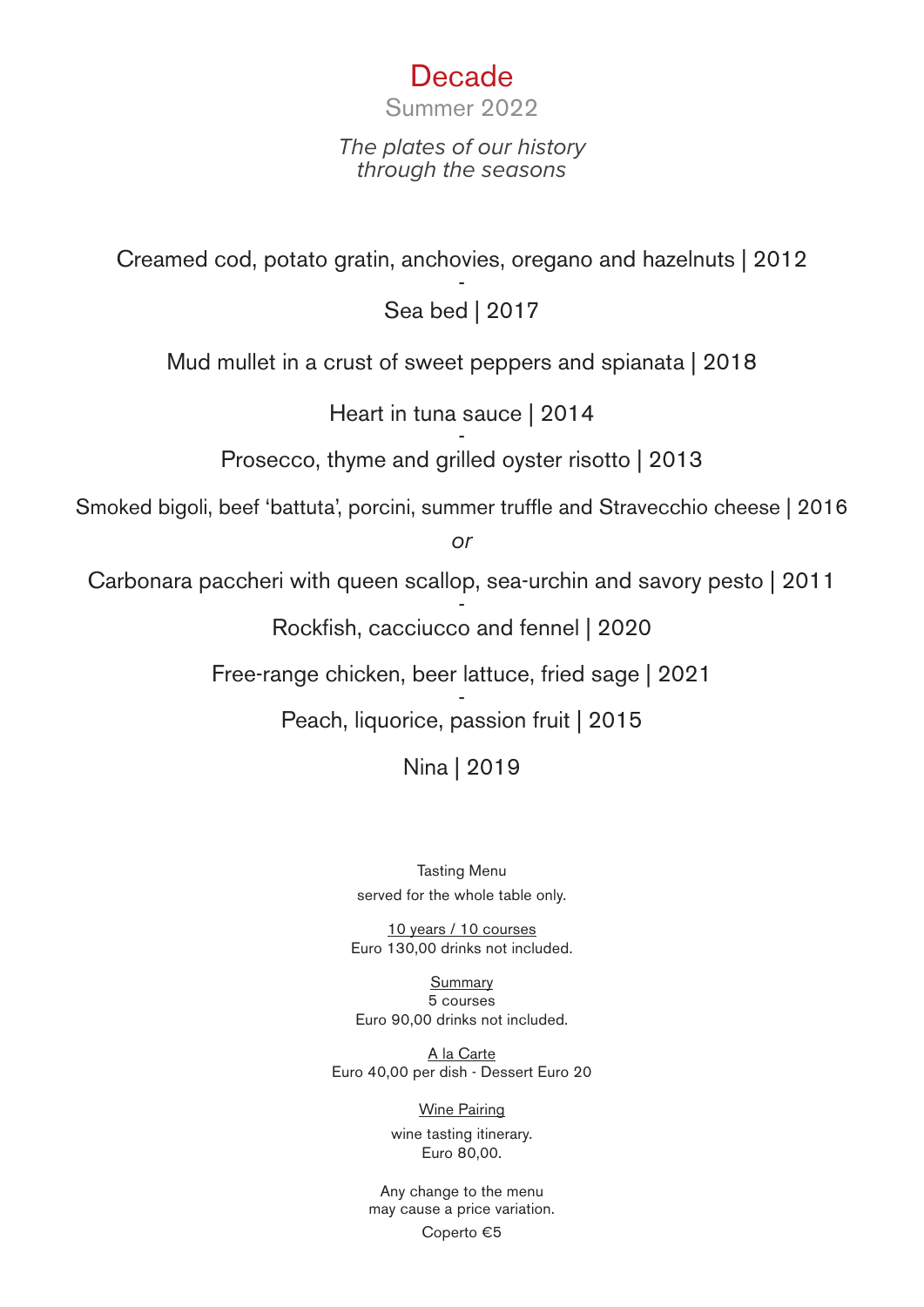## Soul Rebirth

Amongst the dimensions, the Soul is the one that you cannot capture. It is the true essence of the kitchen translated in an unprecedent result.

Creation of eight dishes.

**Tasting Menu** served for the whole table only. Euro 110,00 drinks not included.

> Wine Pairing wine tasting itinerary. Euro 70,00.

Any changes to the menu may cause a price variation.